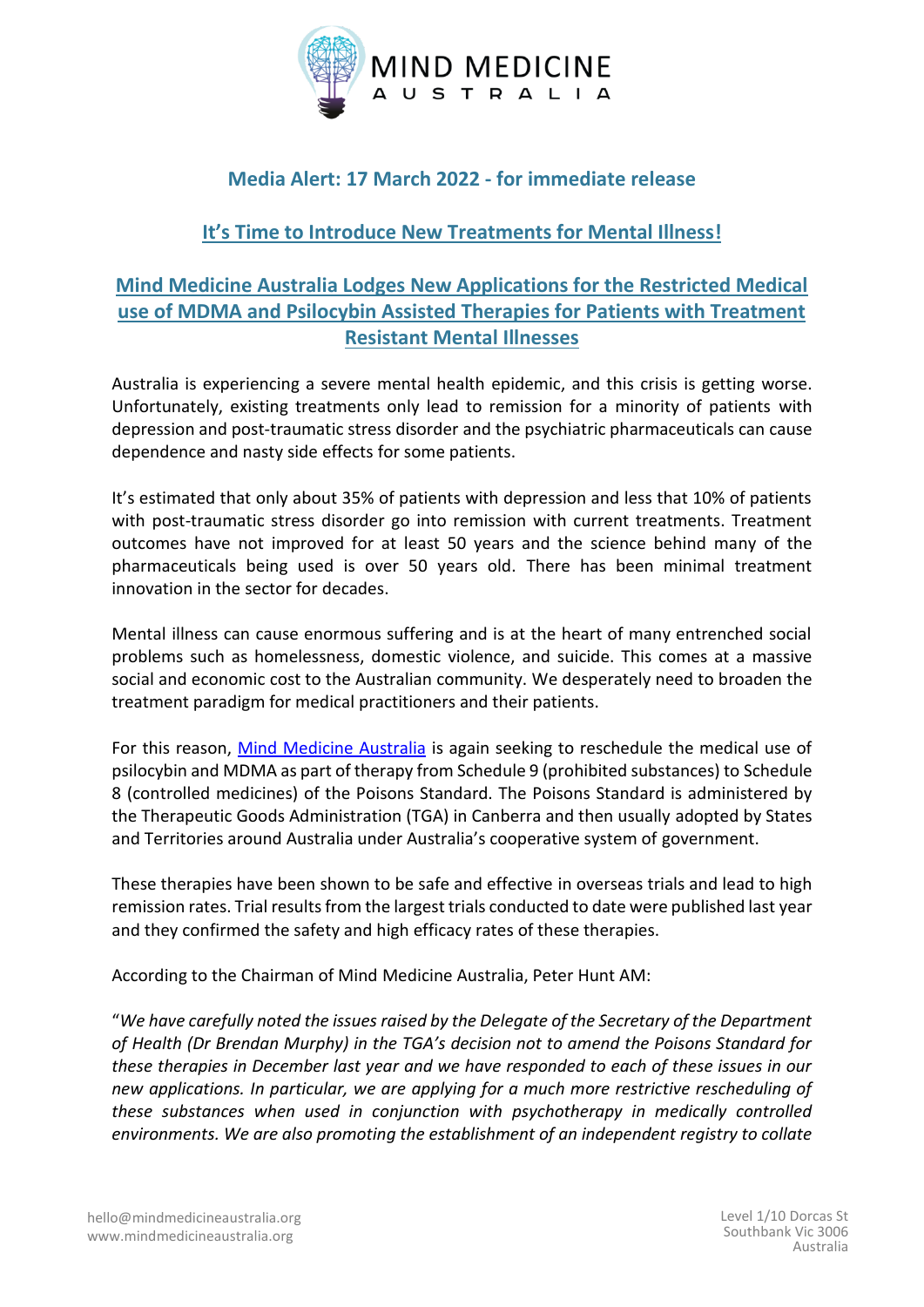

*valuable patient data (redacted) enabling translation of these treatments into the medical domain.*"

Under the terms of Mind Medicine Australia's rescheduling proposal:

- 1. The medicines will only be able to be used in conjunction with psychotherapy in medically controlled environments under strict Schedule 8 controls. They will have to be administered by trained medical professionals. The patient will never be allowed to take these substances home.
- 2. The medicine will only be able to be prescribed by the treating psychiatrist if the psychiatrist first obtains approval from the TGA for the patient under the TGA's Special Access Scheme. To do this the psychiatrist will have to demonstrate that the patient is "treatment resistant" and "at risk".
- 3. The treating psychiatrist will need to have received specific training in the proposed use of this form of medicine assisted psychotherapy.
- 4. The treating psychiatrist's diagnosis and treatment plan for the patient will need to be confirmed by two other psychiatrists.
- 5. Finally, the Health Department of the State or Territory where the treatment is to occur will also need to approve the proposed treatment for the proposed patient.

According to the Executive Director of Mind Medicine Australia, Tania de Jong AM:

"*We have deliberately made access to these therapies highly restrictive so that we can give the TGA and the Delegate comfort that these therapies will only be used safety and effectively in controlled environments and all risks can be properly managed. Existing treatments aren't working for many patients who continue to suffer terribly as a result. Some may take their own lives in desperation. If we are serious about helping people with treatment resistant mental illness get well, we believe that it is incumbent on our regulators and politicians to make access to these therapies workable on the limited basis proposed.*"

In Australia the TGA has already given a number of approvals for the use of Psilocybin and MDMA assisted therapies for treatment resistant patients on a case-by-case basis under Australia's Special Access Scheme.

Veteran and NSW based psychiatrist Dr Stuart Saker has received 12 such approvals to treat seriously unwell patients. All of these patients are Veterans. **They deserve a chance to get better**.

Most States of Australia still prohibit the use of these medicines under confusing recreational drug laws that were never designed for medically controlled therapies. These prohibitions should be urgently reviewed by both the Australian Government and the State and Territory Governments involved given the high levels of untreatable mental illness in our communities.

Mind Medicine Australia has published the applications that we have made to the TGA on our website – see <https://mindmedicineaustralia.org/tga/>